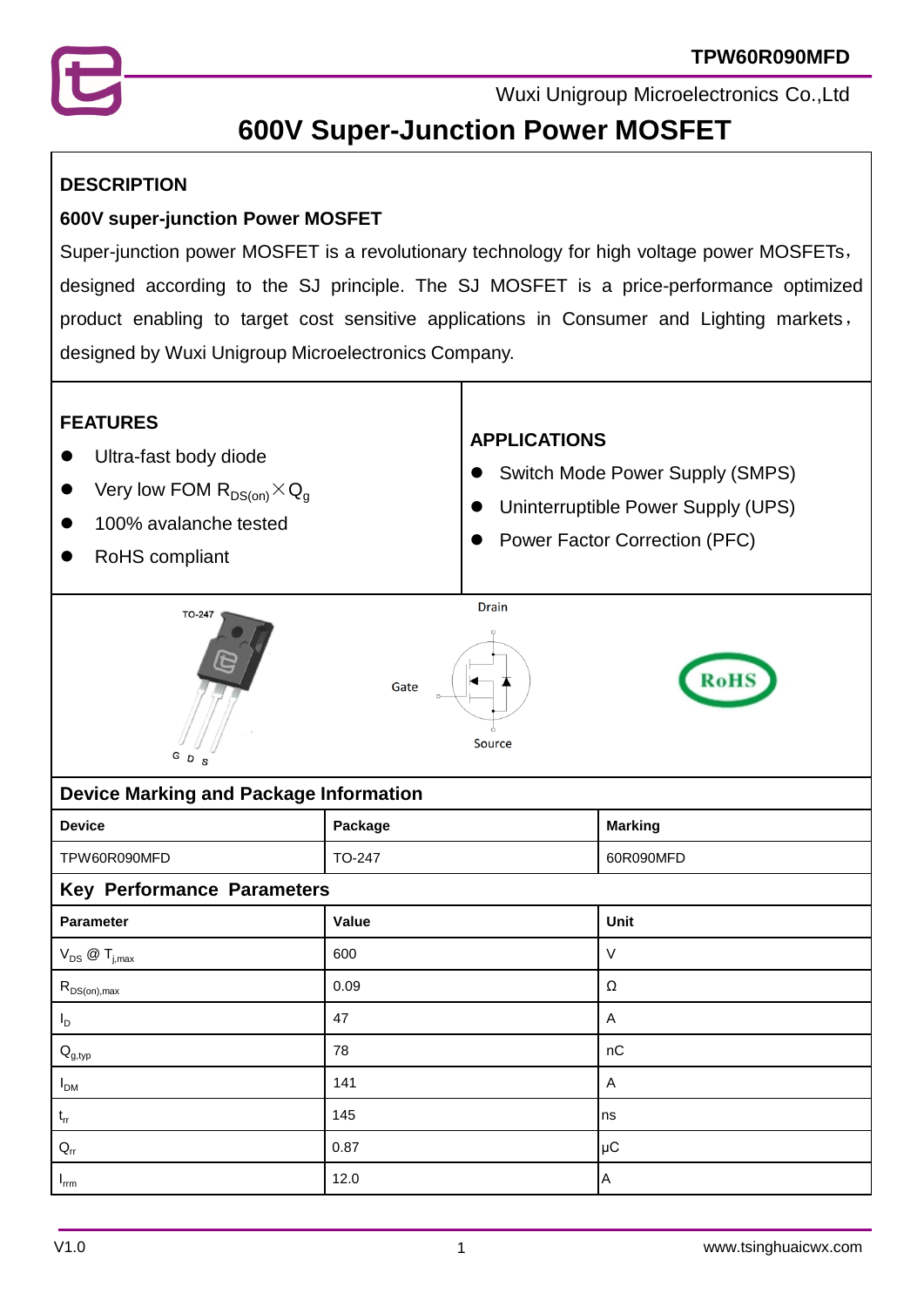| <b>Absolute Maximum Ratings</b> $T_c = 25^{\circ}C$ , unless otherwise noted |                     |                            |               |        |  |
|------------------------------------------------------------------------------|---------------------|----------------------------|---------------|--------|--|
| <b>Parameter</b>                                                             |                     | Symbol                     | Value         | Unit   |  |
| Drain-Source Voltage ( $V_{GS} = 0V$ )                                       |                     | $V_{DSS}$                  | 600           | $\vee$ |  |
| <b>Continuous Drain Current</b>                                              | $T_c = 25^{\circ}C$ | I <sub>D</sub>             | 47            | A      |  |
|                                                                              | $TC = 100°C$        |                            | 28.2          |        |  |
| <b>Pulsed Drain Current</b>                                                  | (note1)             | I <sub>DM</sub>            | 141           | A      |  |
| Gate-Source Voltage                                                          |                     | $V_{GSS}$                  | ±30           | $\vee$ |  |
| Single Pulse Avalanche Energy                                                | (note2)             | $E_{AS}$                   | 1160          | mJ     |  |
| Repetitive Avalanche Energy                                                  | (note2)             | $E_{AR}$                   | 1.76          | mJ     |  |
| <b>Avalanche Current</b>                                                     |                     | $I_{AR}$                   | 8.7           | A      |  |
| MOSFET dv/dt ruggedness, $V_{DS} = 0480V$                                    |                     | dv/dt                      | 50            | V/ns   |  |
| <b>Power Dissipation</b>                                                     |                     | $P_D$                      | 391           | W      |  |
| Continuous Body Diode Current                                                |                     | $I_{\rm S}$                | 40            |        |  |
| <b>Pulsed Diode Forward Current</b><br>(note1)                               |                     | $I_{SM}$                   | 141           | A      |  |
| Reverse diode dv/dt                                                          | (note3)             | dv/dt                      | 50            | V/ns   |  |
| Maximum diode commutation speed                                              | (note3)             | di <sub>f</sub> /dt        | 900           | A/us   |  |
| Operating Junction and Storage Temperature Range                             |                     | $T_{J}$ , $T_{\text{stg}}$ | $-55 - + 150$ | °C     |  |

# **Thermal Resistance Parameter Symbol Value Unit** Thermal Resistance, Junction-to-Case  $R_{thJC}$   $R_{thJC}$  0.32 ºC/W Thermal Resistance, Junction-to-Ambient  $R_{thJA}$  R<sub>thJA</sub> 62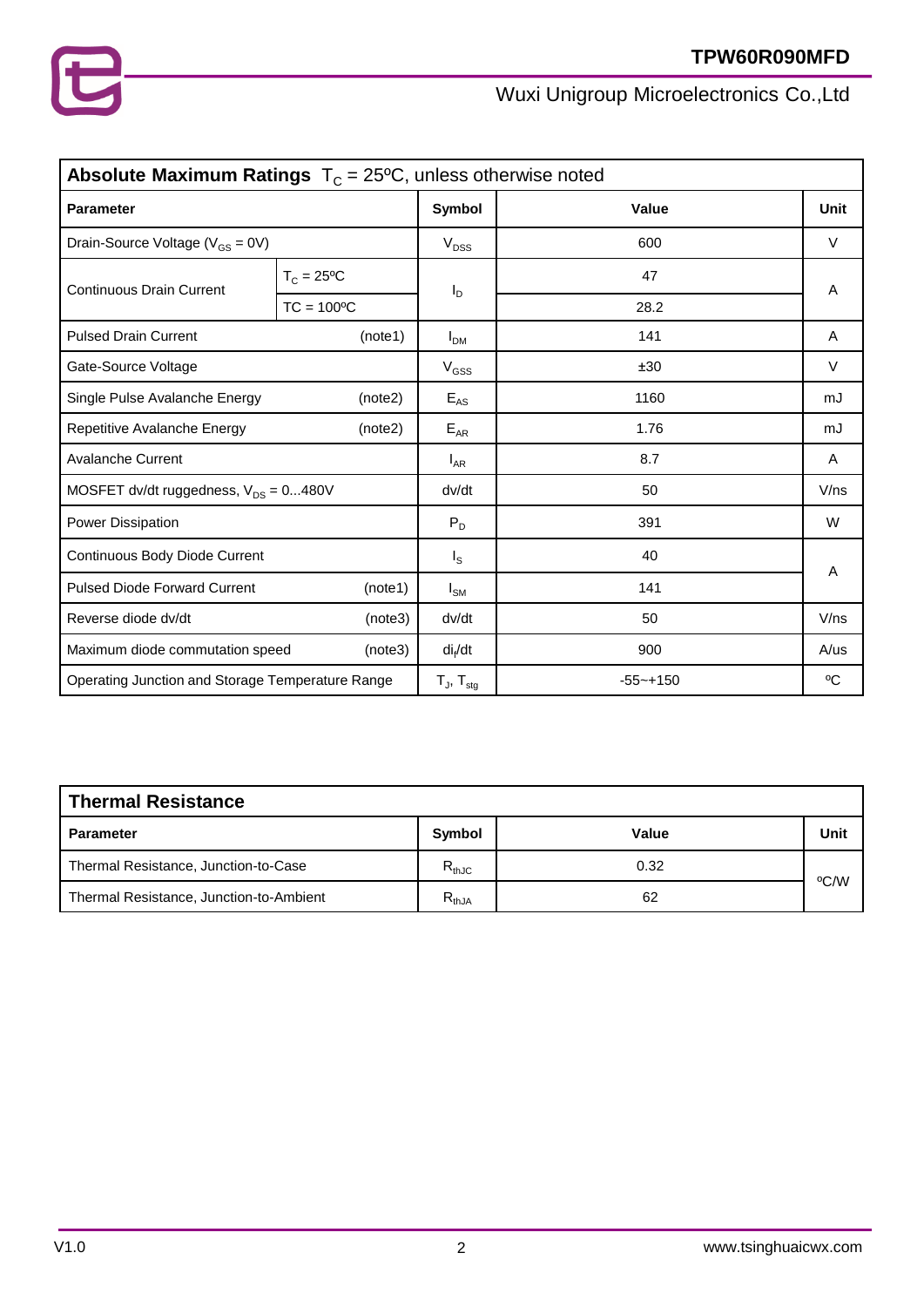

| <b>Specifications</b> $T_{J} = 25^{\circ}\text{C}$ , unless otherwise noted |                            |                                                        |                          |                          |                          |         |  |
|-----------------------------------------------------------------------------|----------------------------|--------------------------------------------------------|--------------------------|--------------------------|--------------------------|---------|--|
|                                                                             |                            |                                                        | Value                    |                          |                          |         |  |
| <b>Parameter</b>                                                            | <b>Symbol</b>              | <b>Test Conditions</b>                                 | Min.                     | Typ.                     | Max.                     | Unit    |  |
| <b>Static</b>                                                               |                            |                                                        |                          |                          |                          |         |  |
| Drain-Source Breakdown Voltage                                              | $V_{(BR)DSS}$              | $V_{GS} = 0V$ , $I_D = 250 \mu A$                      | 600                      | $\overline{\phantom{a}}$ | $-$                      | $\vee$  |  |
| Zero Gate Voltage Drain Current                                             | $I_{DSS}$                  | $V_{DS}$ = 600V, $V_{GS}$ = 0V, T <sub>J</sub> = 25°C  |                          | --                       | 5                        |         |  |
|                                                                             |                            | $V_{DS} = 600V$ , $V_{GS} = 0V$ , $T_J = 150^{\circ}C$ | $\overline{\phantom{a}}$ | --                       | 5000                     | μA      |  |
| Gate-Source Leakage                                                         | $I_{GSS}$                  | $V_{GS} = \pm 30V$                                     | $\overline{\phantom{a}}$ | --                       | ±100                     | nA      |  |
| Gate-Source Threshold Voltage                                               | $V_{GS(th)}$               | $V_{DS} = V_{GS}$ , $I_D = 250 \mu A$                  | 3                        |                          | 5                        | V       |  |
| Drain-Source On-Resistance                                                  | $R_{DS(on)}$               | $V_{GS}$ = 10V, $I_D$ = 24A                            | $\overline{\phantom{a}}$ | 0.077                    | 0.09                     | Ω       |  |
| Gate resistance                                                             | $R_G$                      | $f = 1.0$ MHz open drain                               | $\overline{\phantom{a}}$ | 0.8                      | --                       | Ω       |  |
| <b>Dynamic</b>                                                              |                            |                                                        |                          |                          |                          |         |  |
| Input Capacitance                                                           | $C_{\text{iss}}$           |                                                        | $\mathbf{u}$             | 3685                     | $\overline{\phantom{a}}$ | pF      |  |
| <b>Output Capacitance</b>                                                   | $\mathbf{C}_\mathrm{oss}$  | $V_{GS} = 0V$ ,<br>$V_{DS} = 100V,$                    | $-$                      | 134                      | $-$                      |         |  |
| Reverse Transfer Capacitance                                                | $C_{\text{rss}}$           | $f = 1.0$ MHz                                          | $\overline{\phantom{a}}$ | 3.1                      | --                       |         |  |
| <b>Total Gate Charge</b>                                                    | $Q_{q}$                    |                                                        | $-$                      | 78                       | --                       | nC      |  |
| Gate-Source Charge                                                          | $\mathsf{Q}_{\mathsf{gs}}$ | $V_{DD} = 480V$ , $I_D = 47A$ ,<br>$V_{GS} = 10V$      | $-$                      | 24                       | --                       |         |  |
| Gate-Drain Charge                                                           | $\mathsf{Q}_{\mathsf{gd}}$ |                                                        | $\overline{\phantom{a}}$ | 30                       | $\overline{\phantom{a}}$ |         |  |
| Turn-on Delay Time                                                          | $t_{d(on)}$                |                                                        | --                       | 49                       | --                       |         |  |
| Turn-on Rise Time                                                           | $t_{r}$                    | $V_{DD} = 400V$ , $I_D = 47A$ ,                        | --                       | 123                      | --                       | ns      |  |
| Turn-off Delay Time                                                         | $t_{d(\text{off})}$        | $R_G = 25\Omega$                                       | $\overline{\phantom{a}}$ | 105                      | --                       |         |  |
| Turn-off Fall Time                                                          | $t_f$                      |                                                        | $\overline{\phantom{a}}$ | 49                       | --                       |         |  |
| <b>Drain-Source Body Diode Characteristics</b>                              |                            |                                                        |                          |                          |                          |         |  |
| <b>Body Diode Voltage</b>                                                   | $V_{SD}$                   | $T_J = 25$ °C, $I_{SD} = 47A$ , $V_{GS} = 0V$          | $\overline{\phantom{a}}$ | 1.0                      | 1.5                      | $\vee$  |  |
| Reverse Recovery Time                                                       | $t_{rr}$                   |                                                        | $\overline{\phantom{a}}$ | 145                      | $\overline{\phantom{a}}$ | ns      |  |
| Reverse Recovery Charge                                                     | $Q_{rr}$                   | $V_R = 480V$ , $I_F = 23A$ ,<br>$di_F/dt = 100A/\mu s$ | $\overline{\phantom{a}}$ | 0.87                     | $\overline{\phantom{a}}$ | $\mu$ C |  |
| Peak Reverse Recovery Current                                               | $I_{\text{rrm}}$           |                                                        | $\overline{\phantom{a}}$ | 12.0                     | $\overline{\phantom{a}}$ | A       |  |

#### **Notes**

- 1. Repetitive Rating: Pulse width limited by maximum junction temperature
- 2.  $I_{AS} = 8.7A$ ,  $V_{DD} = 50V$ ,  $R_G = 25Ω$ , Starting  $T_J = 25°C$
- 3. Identical low side and high side switch with identical  $R_G$

3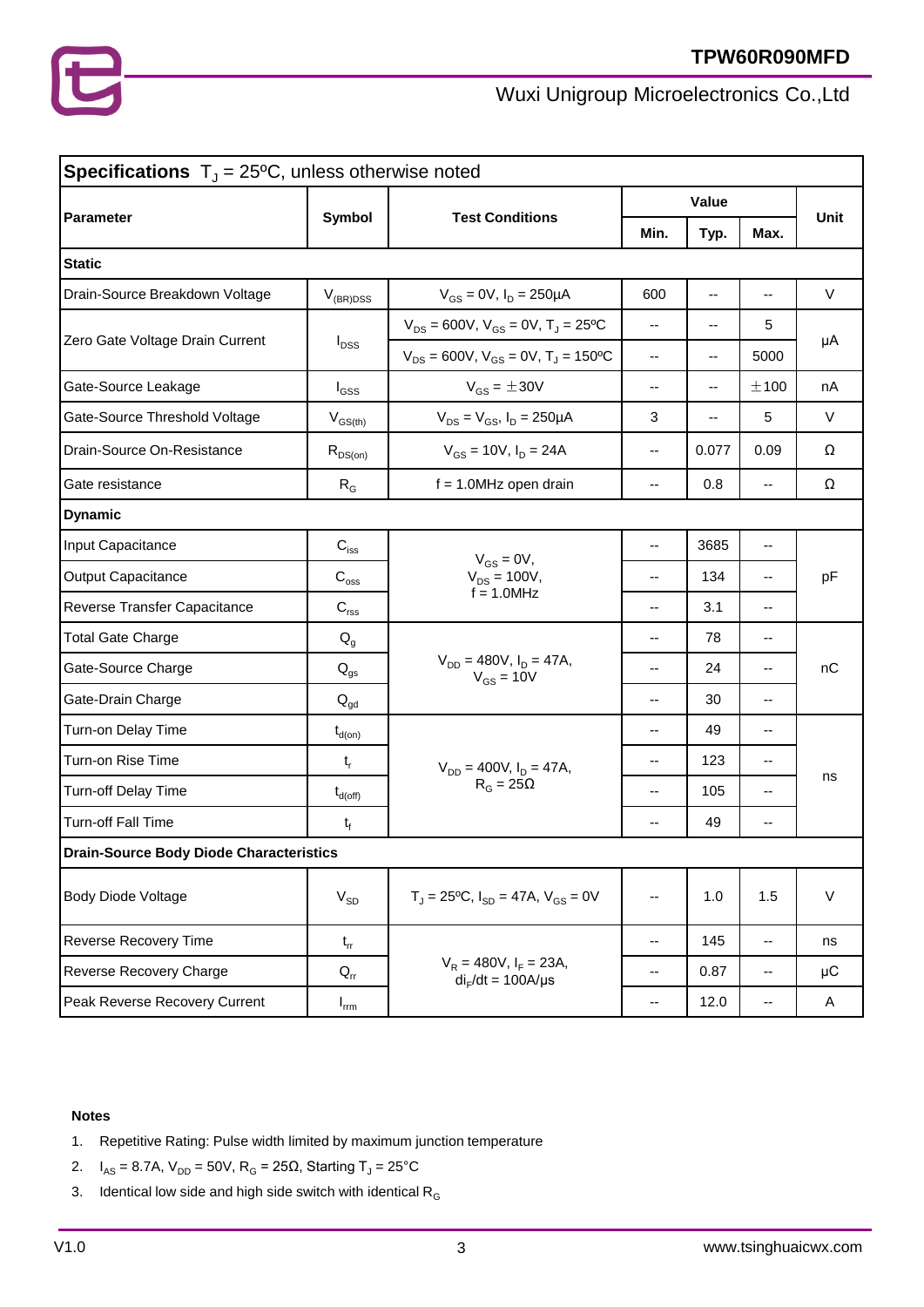

# **Typical Characteristics**  $T_J = 25$ <sup>o</sup>C, unless otherwise noted

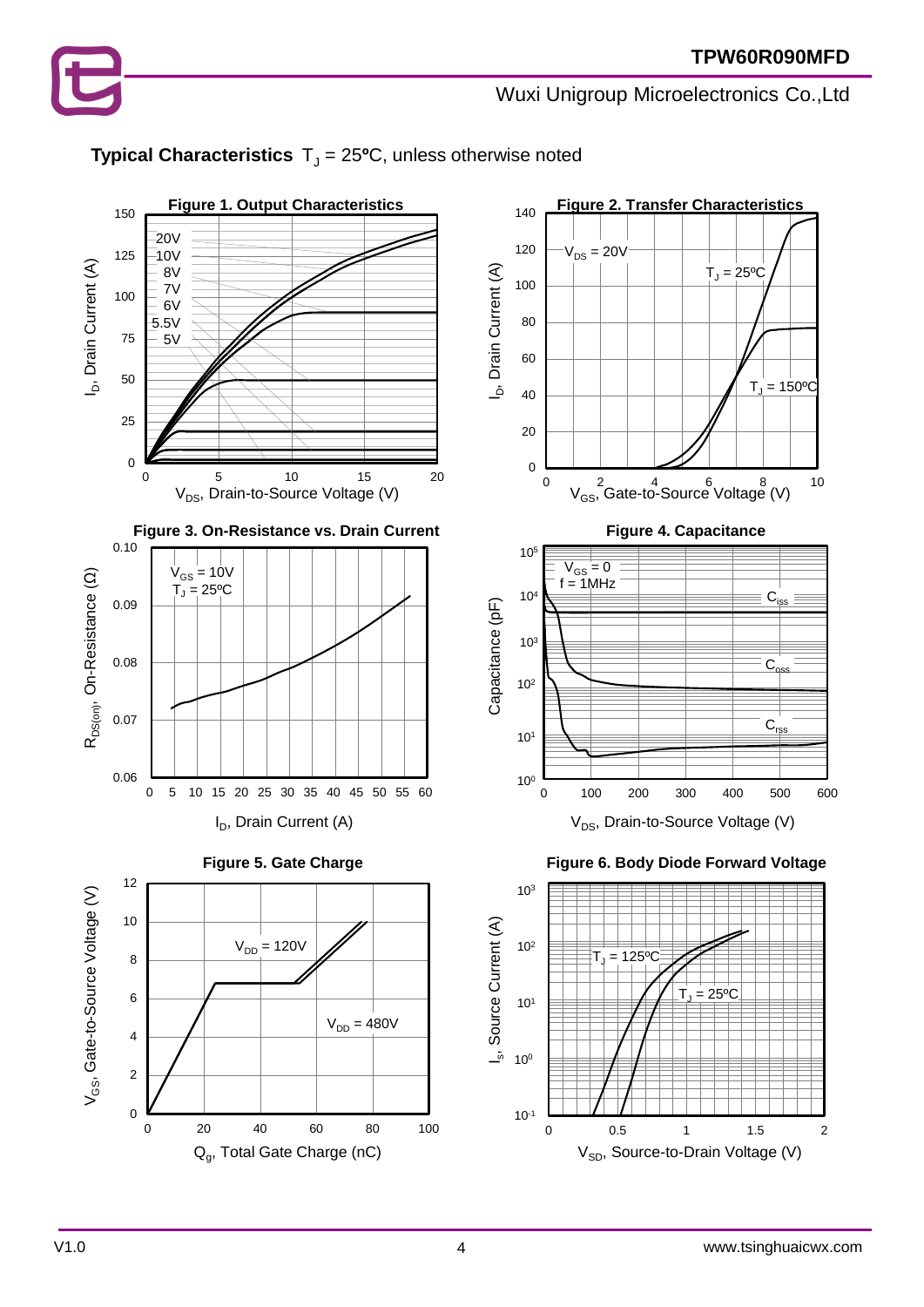# **Typical Characteristics**  $T_J = 25$ <sup>o</sup>C, unless otherwise noted









**Figure 10. Safe operation area for TO-247**

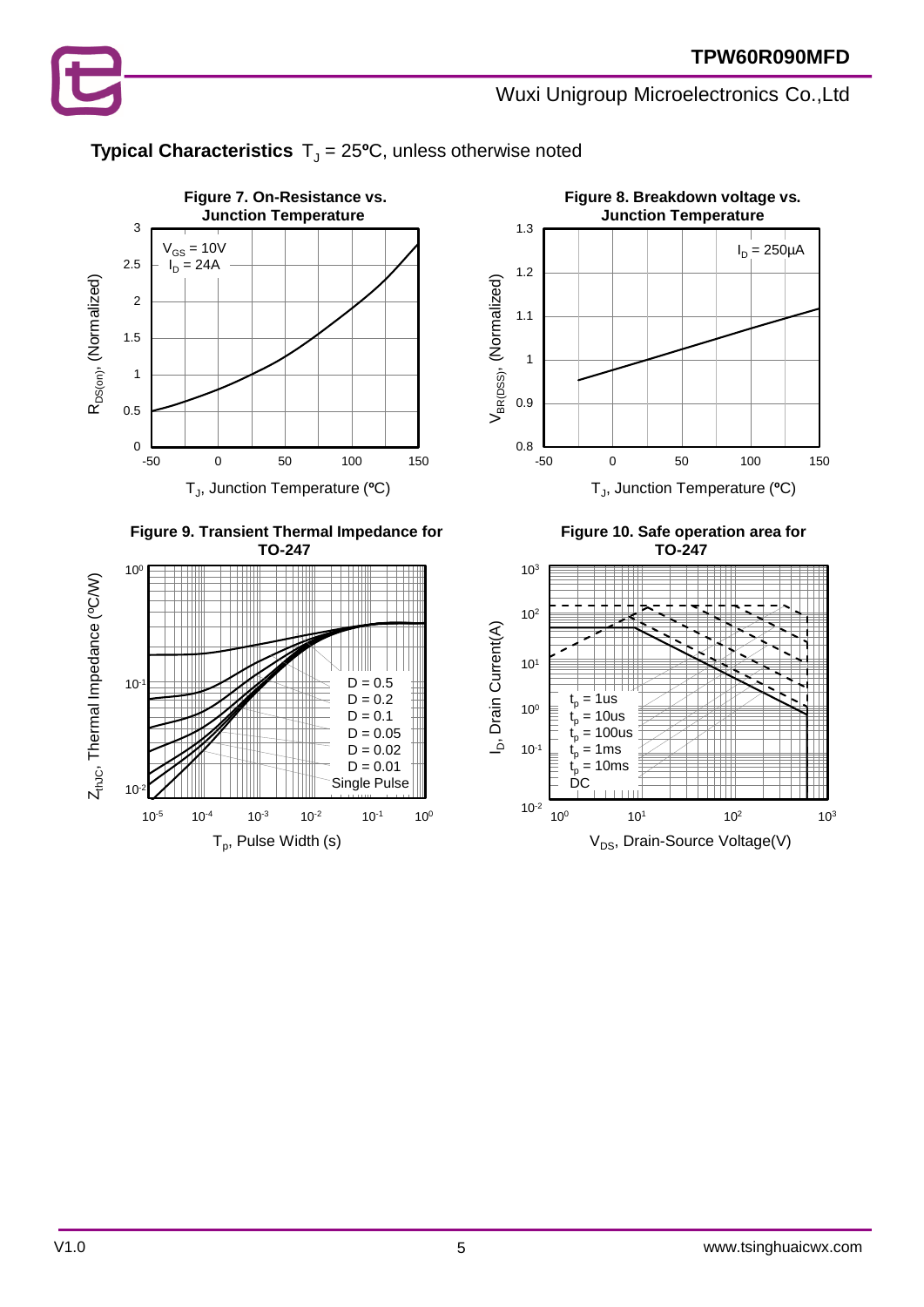



**Figure B**:**Resistive Switching Test Circuit and Waveform**



**Figure C**:**Unclamped Inductive Switching Test Circuit and Waveform**

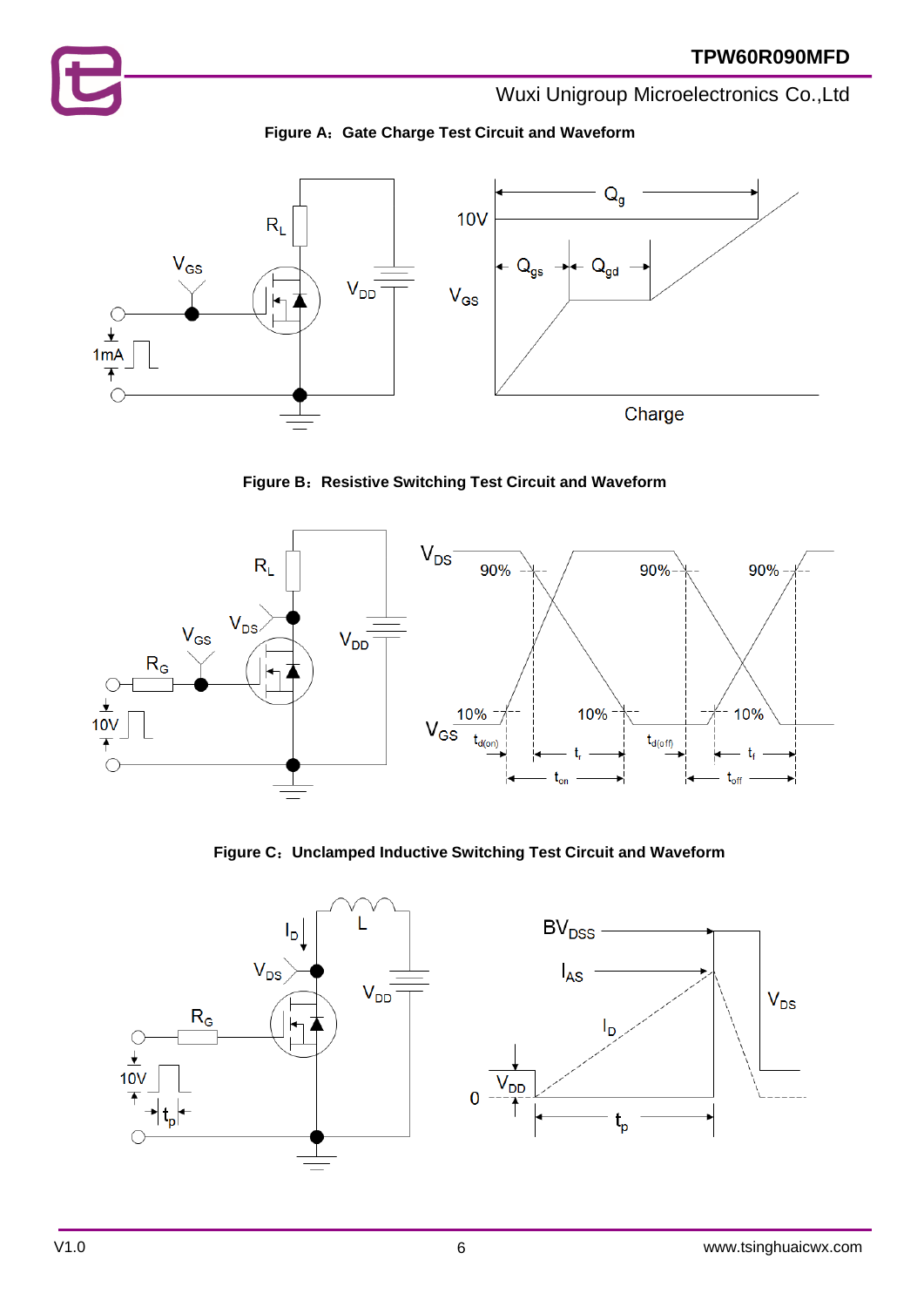# E

# Wuxi Unigroup Microelectronics Co.,Ltd

**TO-247**







| Unit:mm        |       |            |       |  |  |
|----------------|-------|------------|-------|--|--|
| Symbol         | Min.  | <b>Nom</b> | Max.  |  |  |
| Α              | 4.80  | 5.00       | 5.20  |  |  |
| A <sub>1</sub> | 2.21  | 2.41       | 2.61  |  |  |
| A2             | 1.85  | 2.00       | 2.15  |  |  |
| b              | 1.11  | 1.21       | 1.36  |  |  |
| b <sub>2</sub> | 1.91  | 2.01       | 2.21  |  |  |
| b4             | 2.91  | 3.01       | 3.21  |  |  |
| C              | 0.51  | 0.61       | 0.75  |  |  |
| D              | 20.70 | 21.00      | 21.30 |  |  |
| D <sub>1</sub> | 16.25 | 16.55      | 16.85 |  |  |

| Unit:mm        |         |       |       |  |  |
|----------------|---------|-------|-------|--|--|
| <b>Symbol</b>  | Min.    | Nom.  | Max.  |  |  |
| F              | 15.50   | 15.80 | 16.10 |  |  |
| E1             | 13.00   | 13.30 | 13.60 |  |  |
| E <sub>2</sub> | 4.80    | 5.00  | 5.20  |  |  |
| E <sub>3</sub> | 2.30    | 2.50  | 2.70  |  |  |
| e              | 5.44BSC |       |       |  |  |
| L              | 19.62   | 19.92 | 20.22 |  |  |
| L1             |         |       | 4.30  |  |  |
| ФΡ             | 3.40    | 3.60  | 3.80  |  |  |
| ΦP1            |         |       | 7.30  |  |  |
| S              | 6.15BSC |       |       |  |  |